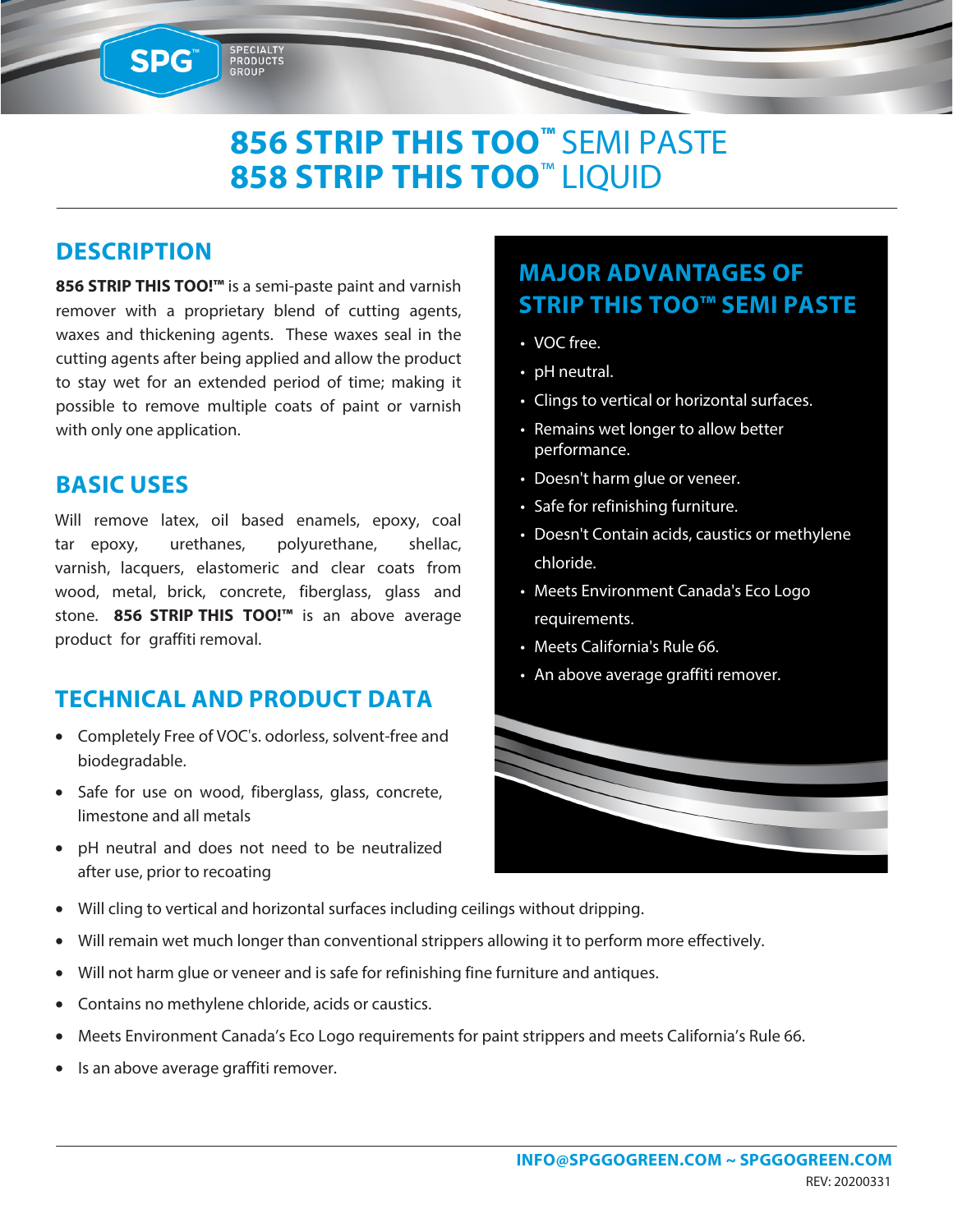# **856 STRIP THIS TOO™** SEMI PASTE **858 STRIP THIS TOO**™ LIQUID

## **APPLICATION INSTRUCTIONS**

PRODUCTS

**856 STRIP THIS TOO!**™ can be brushed, trowelled or sprayed on. When brushing, lay an even coat of stripper on the surface.

#### DO NOT BRUSH OUT.

SPG<sup>®</sup>

When trowelling lay an even 1/16th inch coat over the entire surface.

When spraying, spray an even coat of approximately 1/16th over entire surface.

On all 3 applications you must allow the product to perform before you break the surface of the stripper to start your clean up.

A typical strip time for most coatings is between 2 to 4 hours on average. Leaving **856 STRIP THIS TOO!**™ to work longer will result in much less scraping and cleaning. Let the stripper do the work for you.

#### **SPRAY EQUIPMENT**

Use a quality airless spray gun with a .055 orifice and pressure between 40 to 60 psi. Keep compressor away from work area.

### **COVERAGE**

Coverage: 100 square feet/gallon (2.45 m<sup>2</sup>/L)

#### **CLEAN UP**

Use **858 STRIP THIS TOO!™ LIQUID** and Scotch Brite pads to clean surface of any residue and to clean up all your equipment.